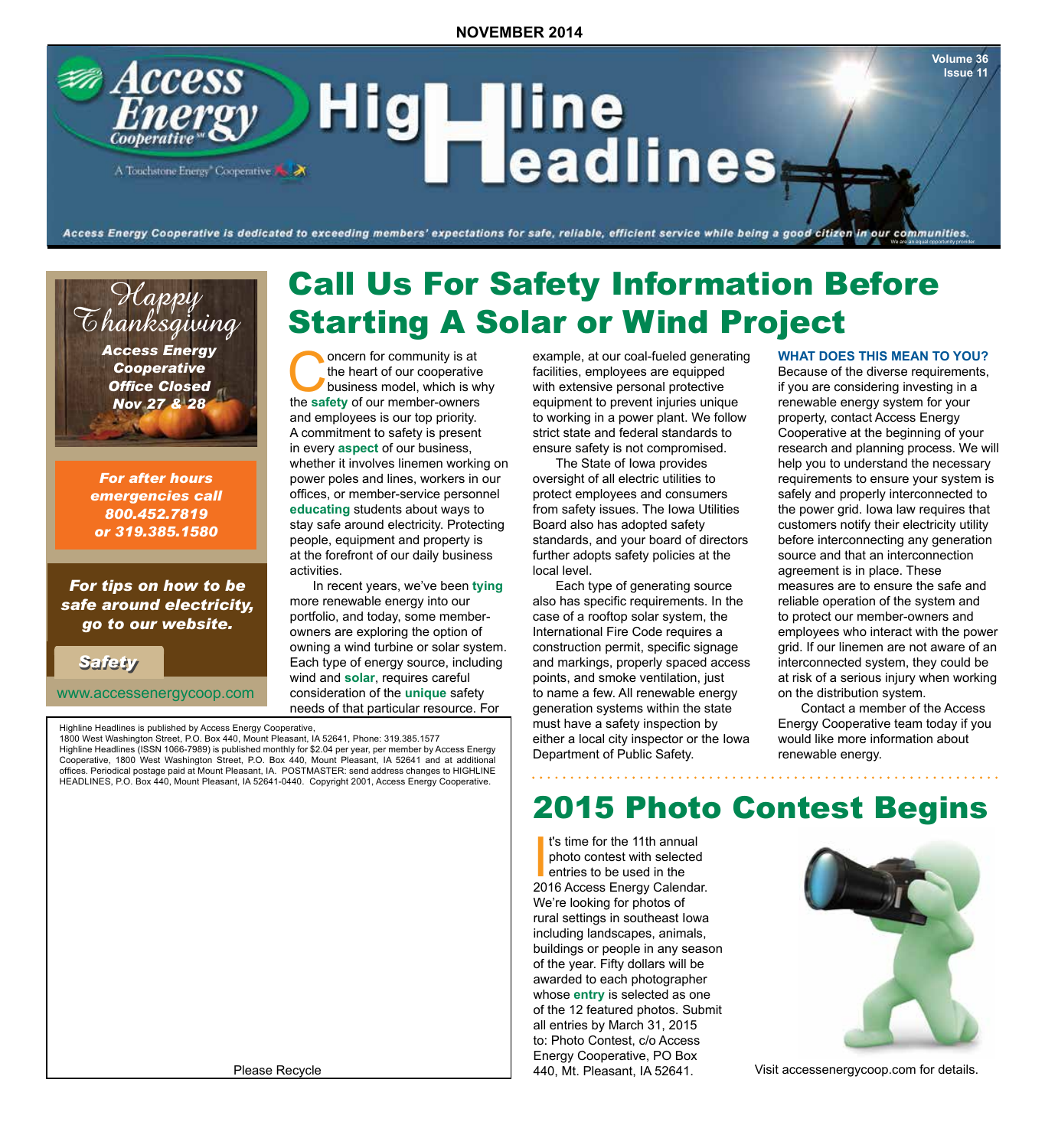### Manager's Corner



General Manager/CEO Robert Swindell

While we have enjoyed a<br>beautiful autumn here in<br>the heating season will soon be b beautiful autumn here in southeast Iowa, winter and the heating season will soon be here. Regardless of what fuel you use, I would encourage everyone to look for ways to make their homes and businesses more energy efficient.

Simple things like weather stripping or setting your thermostat back a couple of degrees can make a difference. You can generally expect to save about one percent on your heating costs for each degree you lower your thermostat.

Adequate attic insulation makes your home easier to heat and cool. Over time, insulation in your attic tends to settle, reducing its effectiveness. If you have less than ten inches of attic insulation, you should consider adding more.

#### An energy audit is a great way for you to reduce your home's energy uses. Access Energy Cooperative provides free energy audits for our members. Our member service staff will make recommendations on ways that you can make your home or business more energy efficient. We have a couple of tools to help identify areas where your home is losing heat. We can perform a "blower door test" on your home using our blower door. The blower door is a large volume fan controlled by a computer that calculates the number of air exchanges in your home. The more air exchanges you have per hour, the more it is costing you to heat and cool your home. The blower door **tests** help identify where your home is leaking air. We can also use our infrared camera to identify areas where your home is losing heat. I would encourage you to take advantage of our expertise to help you identify ways for you to save on your heating costs.

We also have financing available through our Energy Resource Conservation Loan program (ERC) to assist with larger energy efficient projects such as heating and cooling system upgrades, added insulation or window replacements. Our ERC loan program allows you to borrow up to eighty percent of the cost of the upgrade at a very attractive interest **rate** for a term of up to five years. If you are interested in information about an energy audit or our ERC Loan program visit www.accessenergycoop.com or give our Member Services Department a call at 866-242-4232.

#### **RECARE**

For members who meet the eligibility rules, assistance is available for heating and weatherization costs through the Low-Income Energy Assistance Program (LIHEAP). For information on applying for LIHEAP, see the article on Page 3. While, LIHEAP exists to help those in need, there are still shortfalls. Access Energy Cooperative's RECare program makes it easy to help cooperative neighbors in need this winter.

If you wish to make a contribution to the Access Energy Cooperative RECare program, you can: fill out and return the form below this article in this month's HighLine Headlines, or visit our website at accessenergycoop.com, or give our Billing Department a call at 866-242- 4232. Your contribution, whether it is \$1 or \$10 a month, when combined with those of other generous members, can go a long way in helping those who can't afford winter's heating bills.

#### **PEAK ALERTS**

We plan to run Peak Alerts on area radio stations again this winter. During the winter months, usage tends to peak in the mornings from about 6:00am to 9:00am and again in the late afternoon and early evening from about 4:00pm to 8:00pm. Peak days in the winter are usually caused by subzero temperatures and a low wind-chill index. During Peak Alerts we ask our members to try and limit their energy use to one major appliance.

#### **COOPERATIVE INFORMATION**

**Access Energy Cooperative** 1800 West Washington Street P.O. Box 440 Mount Pleasant, Iowa 52641

**Phone:** 319.385.1577 **Toll free:** 866.242.4232 **Fax:** 319.385.6873

#### **Website:**

www.accessenergycoop.com **Email:** contactus@accessenergycoop.com

#### **OFFICE HOURS:**

Monday-Friday (closed Saturdays, Sundays, & Holidays) Office: 7:30 a.m. to 4:00 p.m.

Billing & account information can be accessed 24/7 by calling our office or by visiting our website.

Payments can be placed in the dropbox under the flag pole.

Visa and Mastercard accepted.

**After Hours Emergencies call:** 319.385.1580 or 800.452.7819

**General Manager/CEO:** Robert Swindell **Editor:** Kimberly Brumbaugh **Assistant Editor:** Cherity Wibben

### **Officers and Directors:**<br>Jerry Barker Distr

District 2 President Fred Hickenbottom District 1 Vice President Joseph Heckethorn District 1 Secretary Marvin Newton District 3 Treasurer David Hollingsworth District 1 Director District 2 Director<br>District 2 Director Ronald Campbell Marvin Holtkamp District 3 Director Victor Pierrot District 3 Director

### Help Others by Contributing to RECare

ou may make a one-time contribution to the RECare program, or you may enclose an amount each month with your monthly electric bill. Just one dollar a month will help others! In 2013, forty customers contributed a total of \$2,794.74.

This program is administered by the Iowa Community Action Program, and recipients must meet their guidelines.



#### I would like to make a:

- one time contribution of \$
- monthly contribution of \$\_\_\_\_\_\_\_\_\_\_\_\_\_\_\_\_\_

| (monthly contribution will be added to your bill) |  |  |
|---------------------------------------------------|--|--|
|                                                   |  |  |

Name\_\_\_\_\_\_\_\_\_\_\_\_\_\_\_\_\_\_\_\_\_\_\_\_\_\_\_\_\_\_\_\_\_\_\_\_\_\_\_\_\_\_\_\_

Address \_\_\_\_\_\_\_\_\_\_\_\_\_\_\_\_\_\_\_\_\_\_\_\_\_\_\_\_\_\_\_\_\_\_\_\_\_\_\_\_\_\_ City/Zip \_\_\_\_\_\_\_\_\_\_\_\_\_\_\_\_\_\_\_\_\_\_\_\_\_\_\_\_\_\_\_\_\_\_\_\_\_\_\_\_\_\_

Phone  $\#$ 

Email  $\blacksquare$ 

Account # (if known) \_\_\_\_\_\_\_\_\_\_\_\_\_\_\_\_\_\_\_\_\_\_\_\_\_\_\_\_\_\_\_\_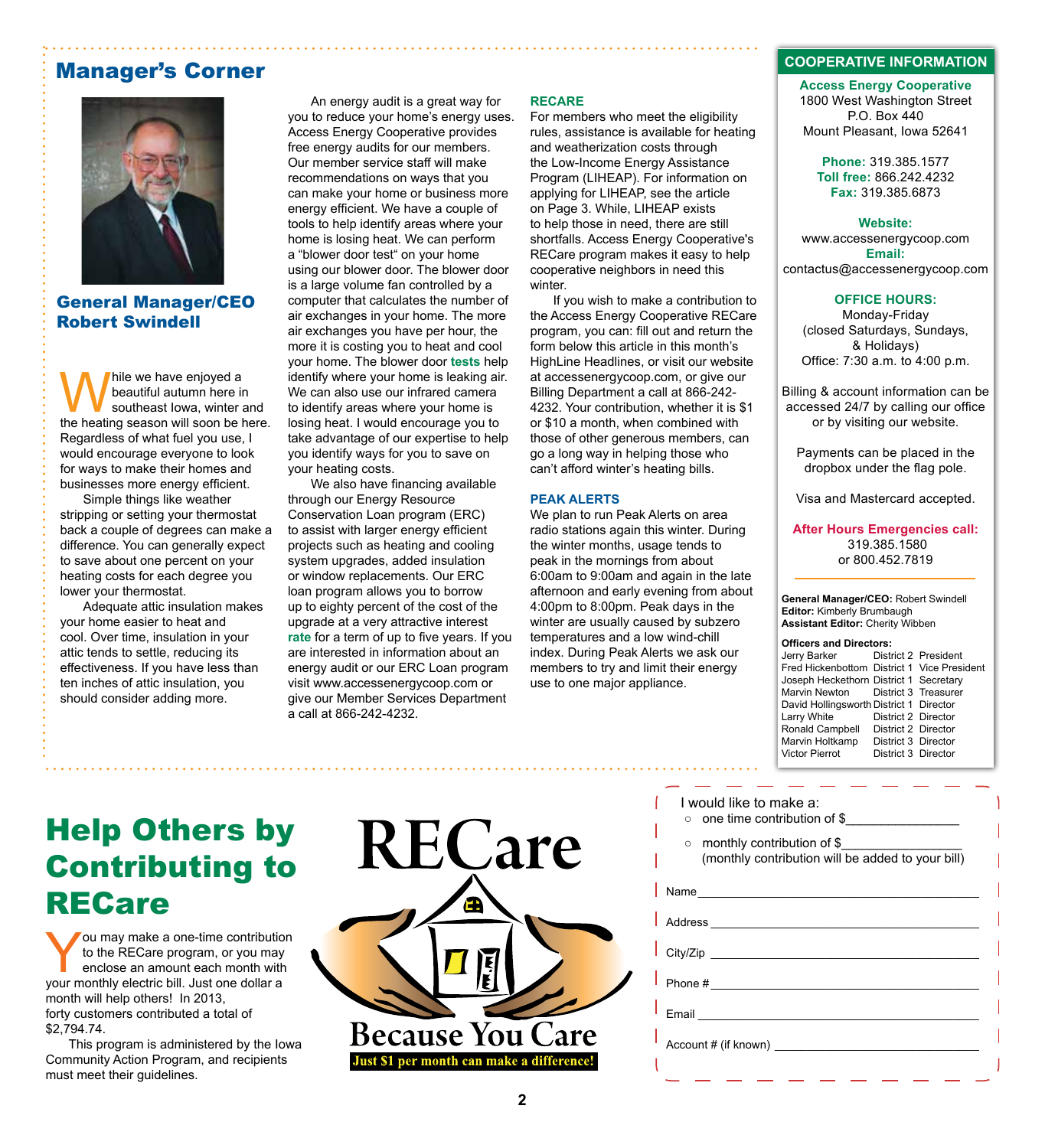### Energy Assistance Program

The 2014–2015 Low-Income Home Energy Assistance Program (LIHEAP)<br>has been established to help qualifying low-income Iowa homeowners and<br>renters pay for a portion of their primary heating costs for the winter heating<br>season has been established to help qualifying low-income Iowa homeowners and renters pay for a portion of their primary heating costs for the winter heating season. The assistance is based on household income, household size, type of fuel, and type of housing.

#### **WHEN TO APPLY:**

- Elderly (60 & over) and/or disabled: October 1, 2014 to April 30, 2015.
- All other households: November 1, 2014 to April 30, 2015.

#### **WHAT TO TAKE:**

- Proof of income: Most recent 3 months' check stubs, award letter from Social Security or 2013 tax return.
- Social Security numbers of all household members.
- Recent heat bill.
- Recent electric bill.

If you receive alimony or child support it will also need to be verified.

**WAGE EARNERS:** Please bring copies of your check stubs for the three-month period preceding the date of application, or a copy of your federal income tax return.

**FIXED INCOME:** This income may include: Social Security Benefits,

Supplemental Security Income, Family Investment Program, Veteran's Assistance, Unemployment Insurance and pensions. Please bring copies of your most recent 3 months' check stubs.

**SELF-EMPLOYED/FARMERS:** Please bring a copy of your most recent federal income tax return.

**FIP RECIPIENTS:** Please bring your current DHS Notice of Decision or contact your local office for acceptable document information

If you are not sure where to apply, please write to: LIHEAP, Iowa Department of Human Rights/DCAA, Capitol Complex, Des Moines, IA 50319, or call your local community action agency.

| <b>Income Maximums</b>                                    |          |          |          |                |          |          |  |  |  |
|-----------------------------------------------------------|----------|----------|----------|----------------|----------|----------|--|--|--|
| <b>Household Size</b>                                     |          | 2        | 3        | $\overline{4}$ | 5        | 6        |  |  |  |
| 3 Month Gross Income                                      | \$4,376  | \$5,899  | \$7,421  | \$8,944        | \$10,466 | \$11,989 |  |  |  |
| <b>Annual Gross Income</b>                                | \$17,505 | \$23,595 | \$29,685 | \$35,775       | \$41,865 | \$47,955 |  |  |  |
| For households with more than six member, add \$1,523 per |          |          |          |                |          |          |  |  |  |

three months, or \$6,090 annually for each additional member.

Medical Waiver: Households who are over LIHEAP regular income guidelines may be eligible for LIHEAP benefits through our medical waiver component. The medical expenses must be documented, paid, and nonreimbursable. For more information please contact your local community action agency.



*To save energy this month, try lowering your water heating costs. Water heating accounts for 14 to 25 percent of the energy you consume. Turn the water heater's temperature to the warm setting, which is around 120 degrees Fahrenheit. This will save energy – and help you save on your monthly bill. Source: U.S. Department of Energy*



*Like us on Facebook www.facebook.com/ AccessEnergyCoop*

*Follow us on Twitter www.twitter/AccessEnergyC*

### Take Control & Save

### A Cooperative Effort for Energy Efficiency Rebates & Programs

#### **ENERGY EFFICIENT APPLIANCES**

- **Energy Star® Room Air Conditioner...............................................\$ 50**
- **Water heater (Electric only; At least 90% efficient).......................\$100**

#### **HEAT PUMPS**

- **Air to Air Source at least 16.5 SEER (w/Elec. Resist.).. \$100 per ton**
- **Mini-Split Air Source at least 16.5 SEER ....................... \$250 per ton**
- **Dual Fuel Source at least 16.5 SEER (gas back up)..... \$250 per ton**
- **Ground Source at least 19.1 EER**
	- **\* replacing existing ground source unit............................ \$400 per ton**
	- **\* new & replacing other heat source type......................... \$750 per ton**

#### **ALTERNATIVE ENERGY SOURCES............................\$250 per KW**

• **Capped at capacity. Access Energy Cooperative owns any carbon credits generated.**

#### **HOME WEATHERIZATION INCENTIVES......Up to \$500 maximum**

- **Incentives are available to those who choose to make energy saving improvements recommended by Access Energy Cooperative following a FREE energy audit conducted by us.**
- **Improvements must be completed in recommended order by AEC.**

#### **BUSINESS LIGHTING REBATES**

- **Must have at least 10 eligible fixtures at a commercial, industrial or ag business member's account of Access Energy Cooperative.**
	- **\* Fluorescent T-5 and T-8 lighting systems with electronic ballasts**
	- **\* LED (light emitting diode) and LED exit signs**
	- **\* Occupancy sensors & photo cells**
- **Bulbs and fixtures must be evaluated by AEC to determine eligibility based on an audit of existing lighting prior to any installation of new equipment. A knowledgeable employee from the business needs to be present to guide AEC through the initial walk-through lighting audit. A final walk-through must be conducted after the project is completed.**
- **Total rebate amount is limited to \$30,000 per member per year and will not exceed 40% of the total equipment price.**

#### **FREE ENERGY AUDITS & REBATE FOR IMPROVEMENTS**

- **Conducted by a qualified Access Energy representative.**
- **Blower door test to check for air leaks and gaps.**
- **Inspect insulation, doors, windows, lighting, appliances, and much more.**
- **List of areas that need improvements will be provided upon completion of the audit.**

**Weatherization improvements suggested at audit are eligible for incentive up to \$500.**

#### **LOW INTEREST LOANS**

**Access Energy Cooperative has ERC loans available at low interest rates for the cost of materials and labor for energy efficiency home improvements in new or existing structures. For more details see our website.**

**Specific requirements apply to individual rebates. For more information on rebates, low interest loans or to schedule a free energy audit call 385.1577 or 1.866.242.4232 or visit our website at www.accessenergycoop.com.**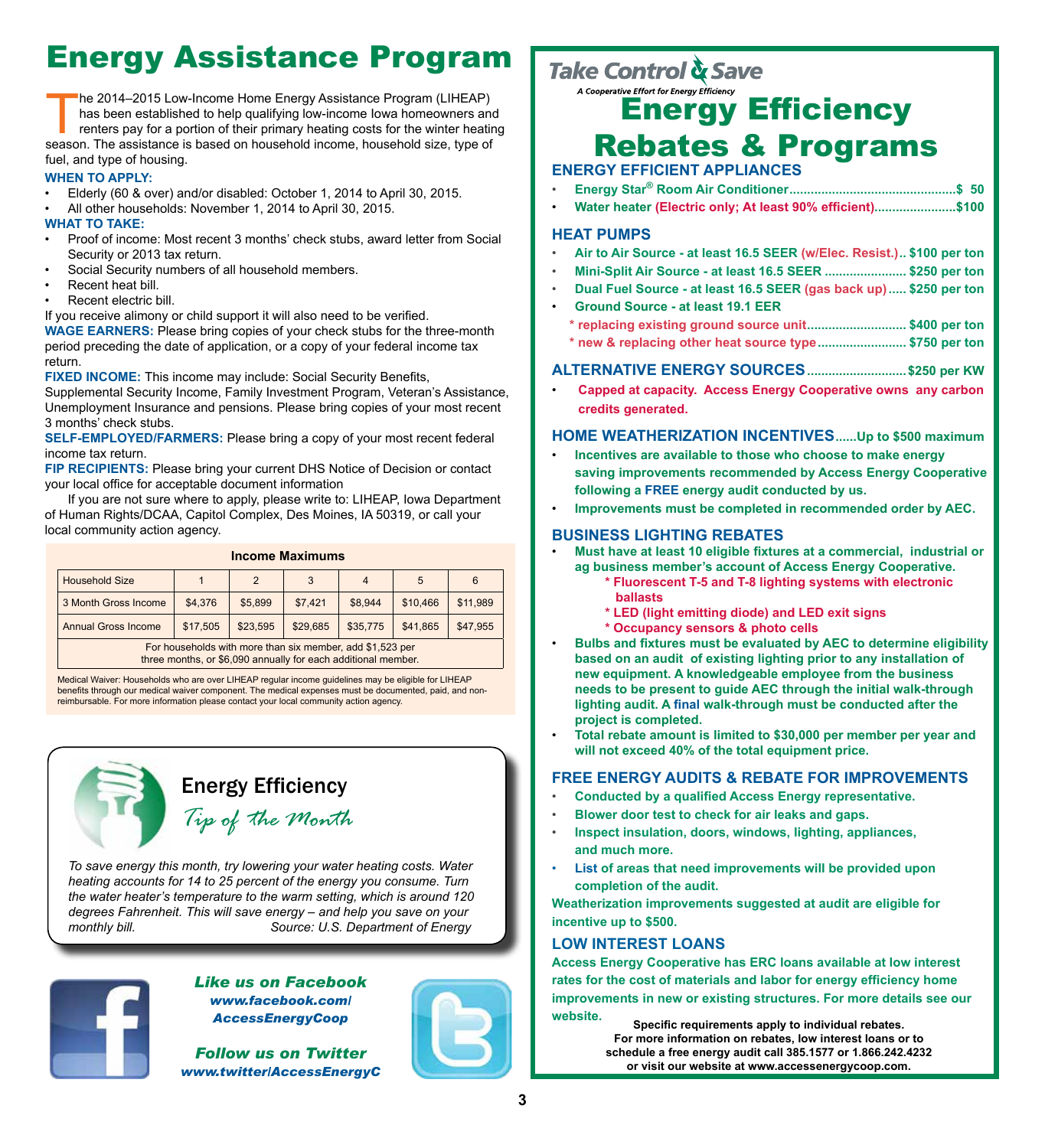### Help Stop the EPA from Shutting Down our Power Plants

o ensure safety and reduce energy use, most American homes are constructed to meet building codes. Imagine if the government applied a new, more stringent code retroactively to your home, which forced you to move out because your home was not sufficiently energy efficient. You would still be forced to pay the mortgage for the home you could no longer use and also pay for a new, more expensive home.

The latest proposal from the Environmental Protection Agency (**EPA**) will fundamentally change the **rules** and force the early shut down of many of the power plants on which electric co-ops still owe money. Not only will this plan make it difficult to provide you with affordable and reliable power, it will also leave you, our member-owners, holding the keys to power plants that can't run.

Seem unreasonable and unfair? We agree. For more than 76 years,

Access Energy Cooperative has made strategic, long-term investments to bring affordable and reliable electricity to your home and **family**. Looking ahead for the long-term helps us stretch your hard-earned money.

Many of our power plants are only about 30 years old. Some are expected to remain operational until the year 2040 or beyond. Since those initial investments for construction, electric

co-ops have spent billions on emissions control upgrades. In some cases, the cost of these upgrades has exceeded the original cost of the power plant. As a result, AECI still owes money on many of these facilities, and the plants must run in order to pay off the loans.

Rather than taking our nation away from an all-of-the-above energy policy, we want to work with the EPA on practical and reasonable solutions

Want a Tell the government we need coal as part of **Secure America's fuel mix.** America's Electric **Energy** Future? **VISIT ACTION.COOP**  that balance affordability, reliability and environmental stewardship.

You wouldn't allow the federal government to force you out of your home. Don't let them do that to the power plants built to serve you. We ask that you join us, along with the more than 800,000 supporters of America's Electric Cooperatives, in taking a stand. Speak out against this proposal today at www.Action.coop.

Together, we can remind the government that the rules they write have real world consequences. It only takes 30 seconds to send your message to the EPA at www.Action. coop. If you don't have internet access call us and we would be happy to get you signed up too. 1-866-242-4232

Access Energy Cooperative is proud to play by the rules and, with your help, we look forward to providing your family with affordable power for generations to come.

### You're Not Alone in the Dark

**EXECUTE INCOCERT EXECUTER SURFERIERRY WE depend on it for nearly everything we do. So we understand how frustrating it can We depend on it for nearly everything we do. So we understand how frustrating it can be when you're left in the dark.** 

**Power outages are never convenient. It takes a lot of hands to keep your power on, and even more hands to get it up and running when an outage occurs. Access Energy Cooperative works hard to restore your electric service when outages occur, but there are necessary steps to take to ensure that power is restored to the majority of members as quickly, and safely, as possible.**

**After a major storm, Access Energy Cooperative line crews must identify which towers, poles and lines have incurred damage. Very rarely, but occasionally in the case of a major storm such as a tornado, transmission towers can be damaged. If that is the case, thousands of members could be affected. Repairing damage to transmission lines is top priority when it comes to restoring power.**

**If there is no damage done** 

**to transmission towers, the local distribution substations are checked first. If the issue is isolated and can be resolved at the substation level, great! That means thousands of people can get their power restored at once.**

**At times, the issue cannot be isolated to one of our distribution substations. If that is the case, Access Energy Cooperative crews inspect supply lines between the substations and the meters they serve. If the supply lines can be repaired, power can be restored to the towns and homes those lines serve, as long as there is no damage**  **to the tap lines.**

**Tap lines carry power to the transformers located underground or connected to poles outside of homes and other buildings. Access Energy Cooperative line crews identify which damaged lines to work on first based on which lines will restore power to the greatest number of members.** 

**Many times, the issue is resolved once the tap lines are repaired. But have you ever lost power only to look next door and see the lights still blazing from your neighbor's window? When this happens, it generally means that the service** 



**line between your home and the nearby transformer has been damaged. If this happens, call Access Energy Cooperative right away so we can send a line crew to your home.**

**Power restoration can be a tricky business, so if you lose service in your home or neighborhood please remember the following:** 

- **• Stay clear of downed power lines. Contact with these lines could be life threatening.**
- **• Report the outage to Access Energy Cooperative as soon as possible.**
- **• Make sure to inform us if loss of power to your home affects life support systems or could cause any additional threat to health and safety.**

**We appreciate your patience and cooperation whenever an outage occurs. For more information on outages, stay connected with Access Energy Cooperative on Twitter and Facebook, or check our website at accessenergycoop.com.**  *Source: Meghan Evans*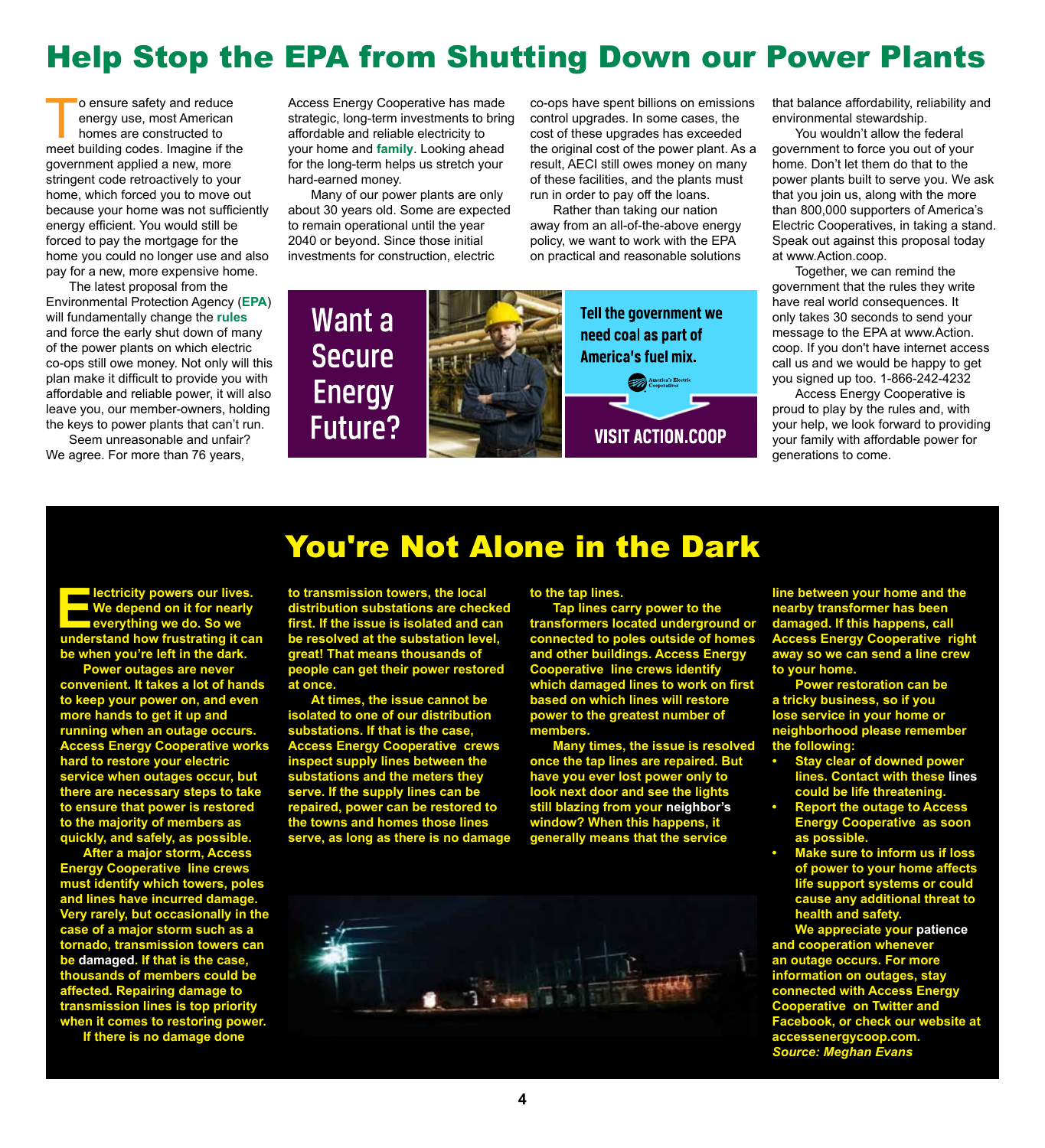### What is Touchstone Energy? Being A Member of Your

or more than 65 years, America's electric cooperatives have thrived, growing to meet local needs in different parts of the country and earning the trust of millions of people. In all our communities we have been a focal point; a connection; a touchstone.



In 1998 electric co-ops across the U.S. came together to create a new

team—Touchstone Energy Cooperatives (**TSE**). Access Energy Cooperative is proud to be a part of this national brand within America's energy industry that champions the value of the cooperative difference.

The Touchstone Energy network is made up of close to 750 local, memberowned electric cooperatives in 46 states. Touchstone Energy co-ops, like Access Energy Cooperative, collectively deliver power and energy solutions to more than 30 million members every day. And because we are a cooperative, we have a responsibility to support the communities we serve and **exceed** expectations there, too. That means we aim to improve the quality of life by being involved in the communities we live and work in.

We're dedicated to serving our members with innovation, integrity, accountability and commitment to community. Together, Touchstone Energy Cooperatives champion the cause for lowest-cost, democratically governed energy.

To us, it's about how we use human connection to inspire engagement, preference and loyalty. And it's about how we help transform relationships.

Access Energy Cooperative, along with other Touchstone Energy co-ops, takes pride in creating innovative programs to better serve our member-consumers and in finding new ways to help businesses succeed. We take even more pride in being reliable neighbors in the communities we are a part of. We are on a mission to build a strong local and national presence to electric cooperatives.

Above all, we each have a voice because we are all members; we are all owners; we are all connected; we are all a part of the cooperative network.

### Power Outage?

ower outages can happen at anytime. In spite of all the dollars spent on maintenance and improvements, we are still at the mercy of mother nature and man—which has been the cause of 50% of all outages since the beginning of the year. The following are the seven major causes of outages:

#### **STORMS**

Wind, heat, ice, and snow are the most common causes of widespread power outages.

#### **LIGHTNING**

When lightning strikes transmission towers, wires, and poles, outages occur. **ANIMALS**

Outages can even happen on sunny days, as a racoon, squirrel, bird, or other small animals are a common cause for power lines to short **circuit**. **TREES**

During high winds, or tree trimming by an untrained professional, limbs can come into contact with power lines, causing power interruptions.

#### **EXCAVATION DIGGING**

Underground cables are commonly disturbed by digging. Practice safety when you dig and always call Iowa One Call first at 811.

#### **HIGH POWER DEMAND**

During heat waves and other times of unusually high power demand, overburdened electric cables, transformers, and other electrical equipment can melt and fail.

#### **VEHICLES**

Occasionally, vehicle accidents with a utility pole cause power outages.

If you experience a power outage or notice a problem with our power lines, call : Access Energy Cooperative's crew worked on installing area lights for the us at 1.866.242.4232, 24 hours a day, seven days a week.

# **Cooperative Really is<br>Good for You!**

There are Seven Cooperative Principles that give all co-ops guidance. The original seven co-op principles, under which your cooperative is operated, forth in 1844 contained the simple phrase, "Promotion of Education." Toda original seven co-op principles, under which your cooperative is operated, set forth in 1844 contained the simple phrase, "Promotion of Education." Today Principle Five states that....

 "all co-ops should promote "Education, **Training** and Information." This is intended for the employees, members and the community at large."

It is based on the simple premise that if people know more about the cooperative business model, they will be in a much better position to understand the benefits and promote better use of the co-op and its resources.

While there are almost one million people in the U.S. that work for cooperatives of all types (agriculture, housing, credit unions and many others in addition to electric co-ops) very few of us learn about cooperatives in school. That creates a real challenge when trying to explain the cooperative difference. People understand an investor-owned business is designed to make a profit or that a nonprofit, like the Red Cross, is designed to serve the community. Co-ops have both an economic and social purpose. We operate on a not-for-profit basis so that we can pass along the best price for our good or service to you, the member–owner. It is up to us at Access Energy Cooperative through publications like this one to ensure that you know about the differences and benefits of being a co-op member. Consumer surveys by Touchstone Energy and others consistently affirm that people prefer to do business with a cooperative if given a choice.

So why don't they teach about co-ops in school? There are several theories about this including that there is not enough academic research about co-ops, which is often the source for curriculums. Another reason offered is that the coop community is so diverse that teaching about it only creates more confusion. The first issue about research is being addressed by the Cooperative Business Research Institute at Indiana University. The second can be addressed by answering the old question: How do you eat an elephant? One bite at a time. Simply by taking an interest in learning about Access Energy Cooperative through our website, annual meeting, stopping by the office or talking to your fellow co-op members are all good ways to better understand the cooperative model you're a part of.

By knowing more about how cooperatives operate, you are in a better position to participate as member-owners. We always welcome your questions and comments to help us promote the Cooperative Way of doing business. Source: Adam Schwartz



: Lewelling House Museum in Salem.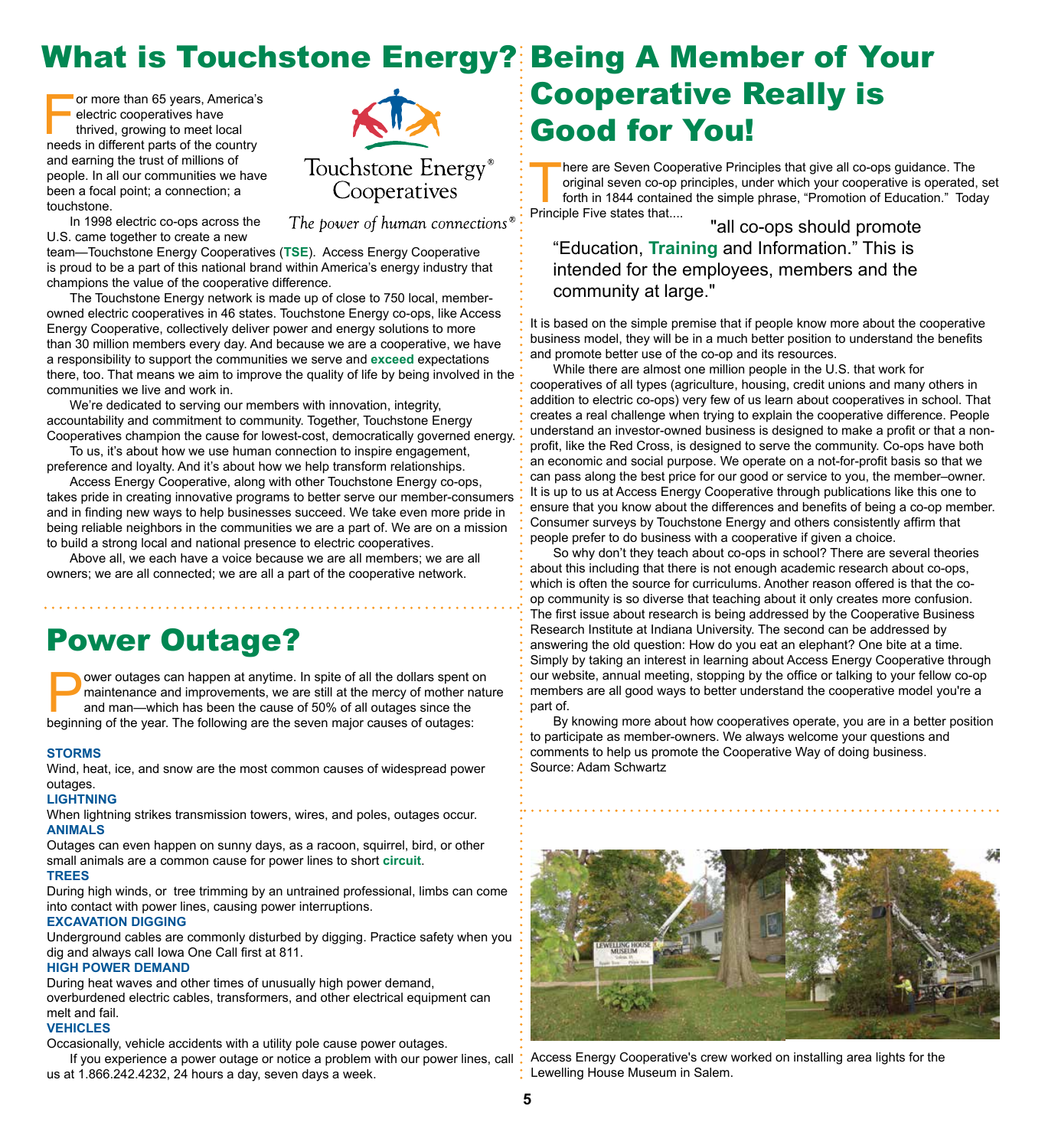### Unwrap Winter Energy Savings

It's the most wonderful time of year – and it's almost here! It's that special time<br>of year when we spend a great deal of time with friends and family, either in<br>the kitchen or out and about shopping for the perfect gift. It's the most wonderful time of year  $-$  and it's almost here! It's that special time of year when we spend a great deal of time with friends and family, either in the kitchen or out and about shopping for the perfect gift. As you find yourself a few ways to be energy efficient during this busy time of year.

#### **COOKING EFFICIENTLY**

Be kind to your oven. Every time you open the oven door to check on that dish, the temperature inside is reduced by as much as 25 degrees. This forces the oven to use more energy in order to get back to the proper cooking temperature. Try keeping the door closed as much as possible. Also,

remember to take advantage of residual heat for the last five to 10 minutes of baking time – this is another way to save energy use. If you're using a ceramic or glass dish, you can typically set your oven 25 degrees lower than stated, since these items hold more heat than metal pans.



#### • Give your burners some relief. The metal reflectors under your stovetop burners should always be clean. If not, this will prevent your stove from working as effectively as it should.

Utilize small appliances. During the holidays, the main appliances used are the oven and stovetop. Try using your slow cooker, microwave, toaster oven or warming **plate** more often. This will result in substantial energy savings.

#### **HOME EFFICIENCY**

- Take advantage of heat from the sun. Open your curtains during the day to allow sunlight to naturally heat your home, and close them at night to reduce the chill from cold windows.
- Find and seal all air leaks. Check areas near pipes, gaps around chimneys, cracks near doors and windows and any unfinished places.
- Maintain your heating system. Schedule services for your heating system before it gets too cold to find out what maintenance you may need to keep your system operating efficiently.
- Eliminate "vampire energy" waste. When you are not using an appliance or an electronic, unplug it to save energy. Power strips are definitely a good investment for your home.

#### **EFFICIENT SHOPPING**

- Purchase LED holiday lights. A string of traditional lights uses 36 watts of power and a string of LED lights only uses 5 watts. They can even last up to 10 times longer!
- Ask for Energy Star-rated TVs and appliances. This will save you a lot of power use because the standby-mode is lower and the device will use less energy overall.
- Combine errands to reduce the number of small trips. To-do lists seem to pile up around this time of the year. Believe it or not, several **short** trips in the winter can use twice as much fuel as one longer trip covering the same distance as all of the shorter ones.
- Being energy efficient is usually not top priority when celebrating the holidays, and most of us don't realize the lack of efficiency until the next bill comes in. Prevent your post-holiday shock this year by thinking creatively and remembering all of these tips!

*Source: Amber Bentley*

 $100<sub>LED</sub>$ 

### Holiday Cooking Safety Tips

The kitchen is the heart of the home. Sadly, it's also where two out of every<br>five home fires start. Many home fires occur during what's supposed to be<br>the happiest time of the year – the holidays. Thanksgiving, Christmas five home fires start. Many home fires occur during what's supposed to be the happiest time of the year – the holidays. Thanksgiving, Christmas and Christmas Eve hold a tradition of cooking, and safety should always be considered in the kitchen. As we embark on the holiday season, Access Energy Cooperative and the Electrical Safety Foundation International (ESFI) urge you to use these simple safety tips to identify and correct potential kitchen hazards:

- Never leave cooking equipment unattended, and always remember to turn off burners if you have to leave the room.
- **• Supervise** the little ones closely in the kitchen. Make sure children stay at least three feet away from all cooking appliances.
- Prevent potential fires by making sure your stovetop and oven are clean and free of grease, dust and spilled food.
- Remember to clean the exhaust hood and duct over your stove on a regular basis.
- Keep the cooking area around the stove and oven clear of combustibles, such as towels, napkins and potholders.
- Always wear short or close-fitting sleeves when cooking. Loose clothing can catch fire.
- To protect from spills and burns, use the back burners and turn the pot handles in, away from reaching hands.
- Locate all appliances away from the sink.
- Plug countertop appliances into ground fault circuit interrupter (GFCI) protected outlets.
- Keep appliance cords away from hot surfaces like the range or toaster.
- Unplug the toaster and other countertop appliances when not in use.
- Be sure to turn off all appliances when cooking is completed.

For more important safety tips to keep you and your family safe this holiday season and throughout the year, visit www.esfi.org.

### Members Saving on Prescriptions



n September, 31 members saved \$841 on their prescriptions.

In September, 31 members saved \$841 on their<br>prescriptions.<br>To find out more on the discounts offered check out our website at<br>www.accessenergycoop.com. It's easy to save–you just have to show your To find out more on the discounts offered check out our website at card to participating merchants.

If you own a business and would like to offer a discount for the card, please contact Kim Brumbaugh at kbrumbaugh@accessenergycoop.com or call our office at 1.866.242.4232.

### Weather Radio App Still Available

s a member of Access Energy Cooperative, we are offering a<br>
to you! At a value of \$9.99 this application, designed for iOS and<br>
Android devices will locate you and automatically send alerts about premium Weather Radio smartphone app at absolutely no cost Android devices, will locate you and automatically send alerts about impending adverse weather at your location; audibly announce weather watches, warnings and advisories; and provide you with live radar data. Plus, you can add alerts for up to 5 different locations to ensure the safety of family, friends and assets. Set-up is easy! Just open the App Store on iOS or Google Play

on Android and search for the free "Touchstone Energy Weather Connection". Once inside the App, find and select "Co-op Code", and enter Access Energy Cooperative's code to unlock premium "weather radio" functionality. You will also receive customized alerts from us,





#### including outage restoration alerts and updates. **Stop in today to pick up your Access Energy Cooperative weather app code!!**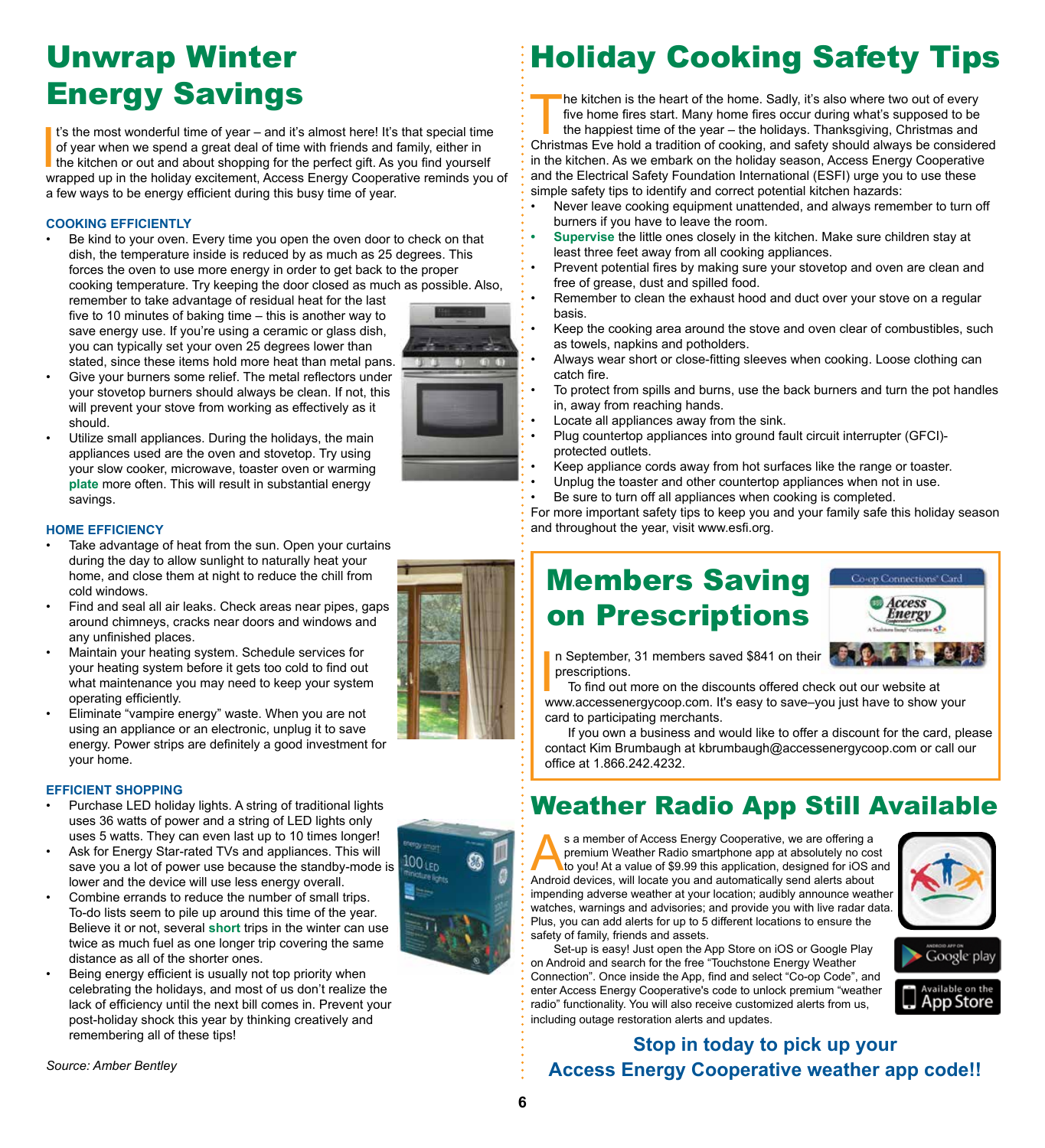### Kids, You Can Win \$25 **Access Energy Poster Contest** Save the Date Access Energy Poster Contest Save Stated to

wenty-five dollars will be awarded to two winners from each grade level from Access Energy Cooperative.

#### **CONTEST PURPOSE**

To increase both student and general public awareness of energy efficiency and renewable fuels.

#### **THEMES**

Poster should focus upon one or both of the following themes:

- **Energy conservation and efficiency**
- Renewable sources of energy such as wind, biomass, and solar

#### **ELIGIBILITY**

Open to all students in grades one through six in the following counties: Jefferson, Keokuk, Van Buren, Wapello, Washington, Henry, Lee, and Des Moines.

#### **CRITERIA FOR JUDGING**

- Accuracy of Information: is the poster's message factually correct?
- Appearance and Creativity: legible writing, correct spelling, creative elements.
- Effectiveness of Message: does the poster educate the viewer on energy efficiency and/or renewable energy?

#### **SIZE**

All entries must range between 11" X 17" and  $18" \times 24"$  (no matting), to be eligible for judging. Entries may be in horizontal or vertical formats.

#### **SPECIFIC RULES**

Each student may enter only one poster. Each student must create his or her own poster. Posters may be created in any medium. All entries will become the property of Access Energy Cooperative. All entries must be submitted unfolded. All entries must have a label located on the back lower right corner of the poster with student's: Full Name, Home Mailing Address, Grade Level, School Name, Teacher's Name, Principal's Name, School Telephone, School Address, and a signed waiver you can get from your teacher.

#### **DEADLINES**

Posters must be postmarked by: April 10, 2015, to be eligible for the Access Energy competition.

#### **SUBMIT POSTERS TO:**

Access Energy Cooperative, Poster **Contest** PO Box 440 Mt. Pleasant IA 52641

### Kits Available for Homeschoolers

et Charged!, the electricity curriculum kit developed by Discovery Channel<br>School in partnership with Touchstone Energy Cooperative is available<br>to any home schooled student in the Access Energy Cooperative service<br>area. Y School in partnership with Touchstone Energy Cooperative is available to any home schooled student in the Access Energy Cooperative service area. You can borrow a copy from our office to use in your studies, and return it when you are done.

In support of its ongoing commitment to community service, Access Energy Cooperative, a Touchstone Energy Cooperative, launched the Get Charged! Program to give middle school students a real-world understanding of power, the purpose of electricity, and the important role of electric cooperatives.

Each kit contains a lesson plan, teacher's resource book, two VHS videos: Understanding Electricity and Our Story, interactive CDs, and a student workbook.

Two curriculum kits are available for use by home schools. To borrow a copy call 1-866-242-4232 or stop by our office.



# **Iowa Aquaculture Workshop Slated for Nov. 13**

The Coalition to Support Iowa's Farmers has partnered with Iowa State University to offer the first-of-its-kind aquaculture workshop in the state of Iowa. The workshop is scheduled for Nov. 13 and will be held in Ames. Registration will be required and attendance will

be limited to the first 150 people who sign up.

#### **PREPARING FOR AN INSPECTION**

Over the past year, the Coalition to Support Iowa's Farmers staff have provided information and support to farmers who have been notified they will be receiving an inspection, and conducted many no-cost, confidential consultations both before and after a DNR inspection. If you have questions or concerns about a DNR inspection, the ideal time to get all of your questions answered is now –before DNR calls for an inspection.



For assistance on either of these items, contact the Coalition at 800-932-2436.

### BEWARE of Scammers

**Please be aware of fraud<br>
scams that have hit two<br>
lowa Cooperatives so fa<br>
October—peither being Acces** scams that have hit two Iowa Cooperatives so far in

October—neither being Access Energy Cooperative.

One incident involved a scammer calling a co-op member threatening immediate disconnection and even supplying a fake co-op callback number.

A second incident involved a member receiving a call from a third party, with the person saying they would pay \$1,800 toward the member's account and all the member had to do was pay \$900 to the third party.

What typically happens is that the scammer would make the payment using the member's account number, then have the member call the co-op/utility to verify the payment, the member then sends the scammer the amount requested, finally the scammer will call the co-op/utility back and cancel their payment.

Please remember:

- We would never contact a member by phone and ask for your account number. If someone calls you asking for sensitive information including your utility account number, SSN, credit card number or bank account details, please hang up and call us directly to verify the call at 1-866-242-4232.
- Do not accept offers from anyone, including those claiming to be co-op employees, to pay your bill or provided any other service for a fee. If something seems too good to be true—it probably is.
- Co-op members who have delinquent accounts receive multiple notices over the course of several weeks prior to electric service disconnection—never just a single notification immediately before disconnection.
- If a co-op lineman or service rep comes to your door, they should be wearing co-op apparel and have a marked vehicle with proper identification. If something seems suspicious, keep your door shut and call the co-op office to verify that someone has been sent to your address.
- If a co-op member receives a suspicious call or believes they may be a victim of fraud, call us and local law enforcement right away to report the incident.